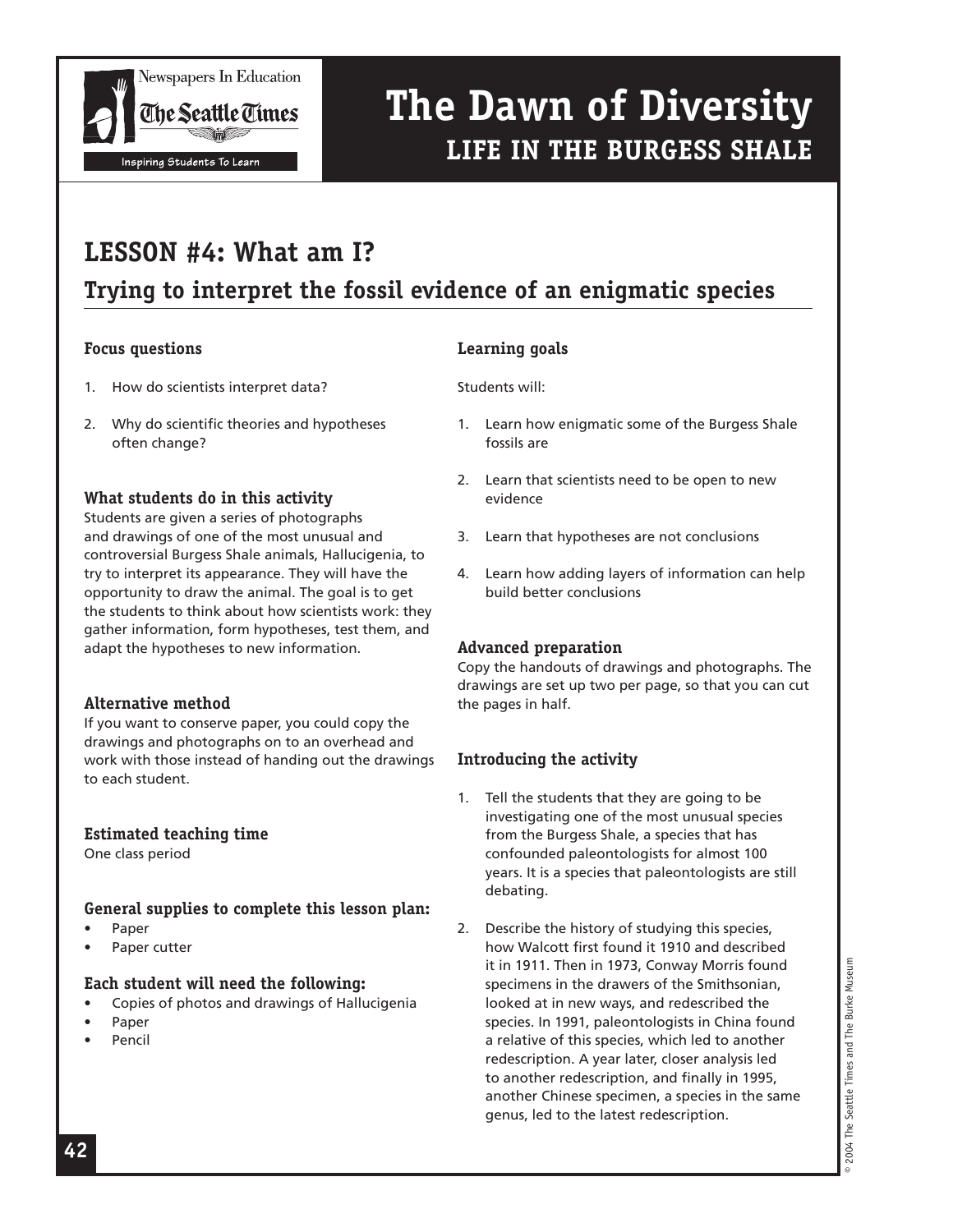

Inspiring Students To Learn

## **The Dawn of Diversity LIFE IN THE BURGESS SHALE**

#### **Teacher's tip:**

Make sure that you only hand out one figure at a time. If the students receive all of the figures at once, it will weaken their learning experience.

#### **Facilitating the activity**

- 1. Hand out Figure 1. Do not tell them which way it faces or which is top or bottom. Don't tell them if it is a plant or animal.
- 2. For each of the figures that you hand out, ask the students to consider the following questions.
	- a. Is it a plant or animal?
	- b. Did it live on the land or in the sea?
	- c. Is this the entire plant or animal or only part of it?
	- d. Which way is up?
	- e. If it is an animal, identify parts such as head, legs, arms?
		- i. How did it move?
		- ii. What did it eat?
	- f. If it is a plant, how big did it get?
		- i. Describe its lifestyle.
- 3. Ask them to draw what they think the plant/ animal is.
- 4. Hand out Figure 2. Ask them if this drawing of the species makes sense from the photograph. Does it look like what they drew? Tell them that the paleontologist who made this interpretation named the species Hallucigenia, because of its "bizarre and dream-like appearance."
- 5. Tell them that this is indeed an animal. Ask them the questions above about Hallucigenia. In particular, ask them how Hallucigenia moved.
- 6. Tell them that, in the late 1980s, paleontologists in China found a close relative of the species, which had similar clawed tentacles and that the paleontologists figured out that the appendages with claws were legs.
- 7. Hand out Figure 3. Ask them how their interpretation of Hallucigenia changes when combined with the new information from China.
- 8. Hand out Figure 4. Tell them that this is the drawing based on the new information. Does this look like an animal? Is anything missing?
- 9. Hand out Figure 5. Tell them that this is the latest incarnation of Hallucigenia. Ask them how they think that paleontologists reached this interpretation.

#### **Summarizing and reflecting**

Ask students to report on what they thought the animal/plant was. Ask them "Why do you think we did this activity?" "What does it illustrate?" Ask them to consider how it illustrates how science works.

#### **Additional ideas for consideration:**

Science involves ongoing reanalysis. What is the point of revisting something that scientists already have investigated? Discuss that people don't dig up textbooks, that they dig up primary information that has to be studied and considered carefully. Ask them to think about how they react to things outside the realm of their own experience. Remind them that no one had ever seen an animal like Hallucigenia before Walcott's discovery.

Students could consider that just because scientists disagree on the details they can agree on the basics. For example, after Conway Morris reanalyzed Walcott's specimens and put it in a new phylum, scientists realized that Conway Morris was correct, even though he had the details (upside down) wrong.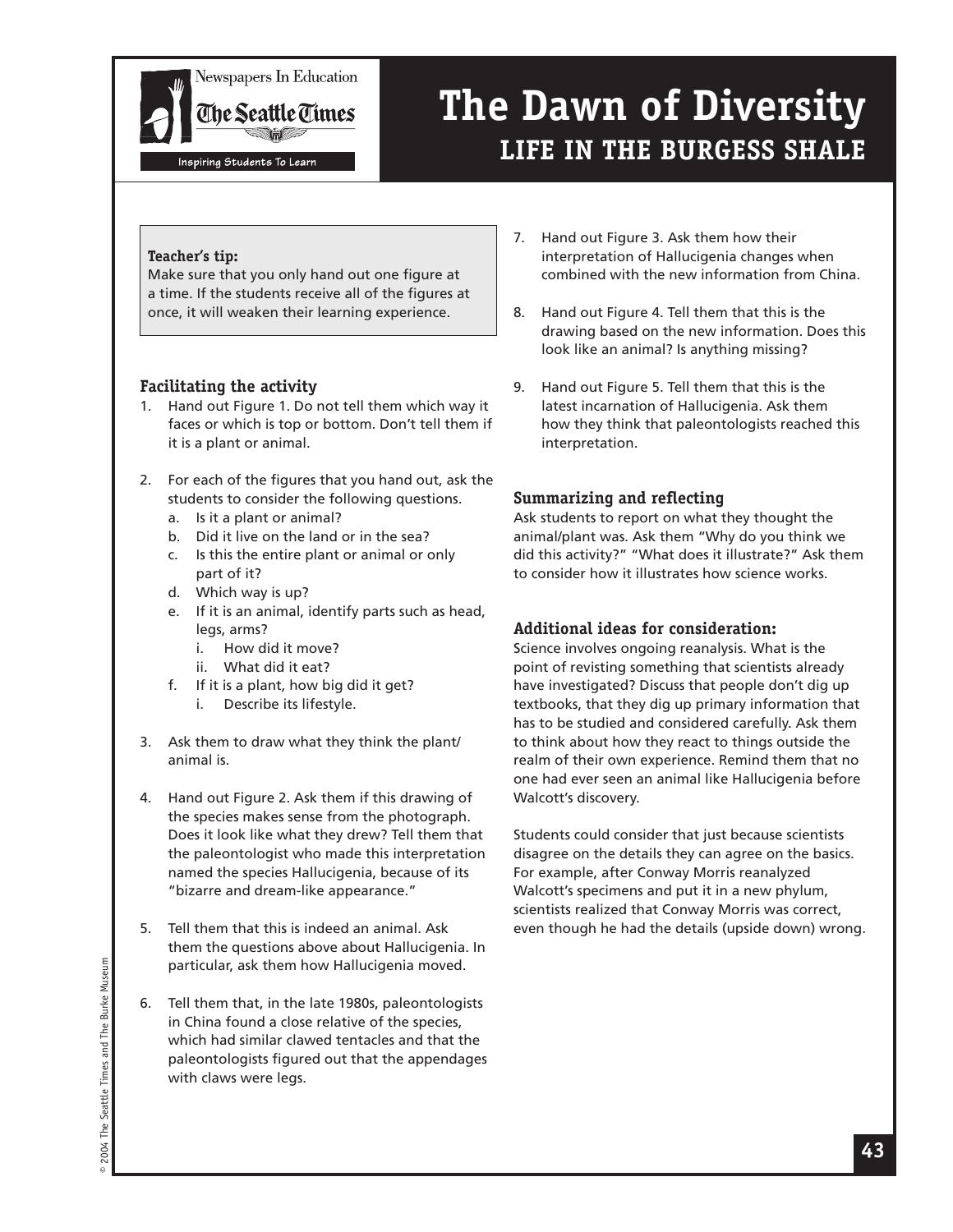

#### **TEACHER BACKGROUND**

### **TEACHER BACKGROUND: What am I?**

High on a steep, treeless slope in the Canadian Rockies in August 1910, paleontologist Charles Walcott collected fossils of one of the most enigmatic species ever discovered. No one had ever seen it before and even after they did they called it puzzling, ludicrous, really weird and the weirdo of weirdoes. Walcott, however, simply gave it the name Canadia sparsa and put it in the phylum Annelida, which includes earthworms and leeches, as well as marine worms. And then the specimens sat more-or-less undisturbed in drawers at the Smithsonian for more than 60 years.

In 1973, a graduate student from Cambridge University, Simon Conway Morris, began to rummage through the 65,000 specimens collected by Walcott from that treeless slope in the Rockies. (Walcott returned to the slope, known as the Burgess Shale, seven times in 15 years.) Conway Morris eventually found 30 specimens of Canadia sparsa at the Smithsonian, along with one at the Museum of Comparative Zoology at Harvard (collected around 1930), and three collected in 1966 by a Canadian team.

Using techniques pioneered by his advisor, such as photographing specimens at oblique angles in UVlight and prying away the matrix surrounding the fossil with a modified dental drill, Conway Morris made a startling discovery — Walcott was wrong. His minute beast was not a worm, but Conway Morris wasn't sure exactly what it was either. He placed it in a new genus called Hallucigenia, named because of the "bizarre and dream-like appearance of the animal."

Hallucigenia looked more like a sculpture than an animal. It had a tubular body with seven pairs of spines for legs and seven, single flexible tentacles, each topped with pincers, on top. The head was blobby and the tail simply ended the tube. When he showed it to a colleague, he burst out laughing. Conway Morris proposed that Hallucigenia was a mostly stationary scavenger and perhaps oddest of

all, had no mouth in its head. Instead, openings in the tentacles acted as mouths and food dropped into the long body tube or central gut. He concluded that Hallucigenia couldn't readily be compared to any living or fossil animal.

Paleontologists heralded Conway Morris' interpretation. Stephen Jay Gould wrote in *Wonderful Life*, "If one creature must be selected to bear the message of the Burgess Shale… the overwhelming choice among aficionados would surely by Hallucigenia." He wrote this because Hallucigenia was one of the earliest and best of the Burgess fossils studied in the 1970s that showed the true complexity of the animals that evolved in the Cambrian, in part because it was so odd looking and no one had ever seen anything remotely like it.

Conway Morris appeared to have given a definitive explanation, although some proposed Hallucigenia might be the detached part of a larger animal. In 1991, however, researchers discovered a new species in China. It was in a long recognized phylum, Onychophora, known commonly as the lobopods or velvet worms. What made this discovery intriguing is that the new species looked quite similar to Hallucigenia and that it had pincers on the ends of its appendages, as did Hallucigenia. Furthermore, these appendages were legs and not tentacles on top of its body.

The discovery by paleontologists Lars Ramsköld and Hou Xianguang literally turned Hallucigenia on its head, making Conway Morris' stiff legs into protective spines, and turning the top tentacles, which they proposed were paired and not singular, into flexible legs with paired pincers at the end of each leg. Furthermore, their new reconstruction turned the body around, making the old head the tail and the old tail the head.

This new interpretation now put Hallucigenia into the phylum Onychophora. Scientists, including Conway Morris, trumpeted the new discovery as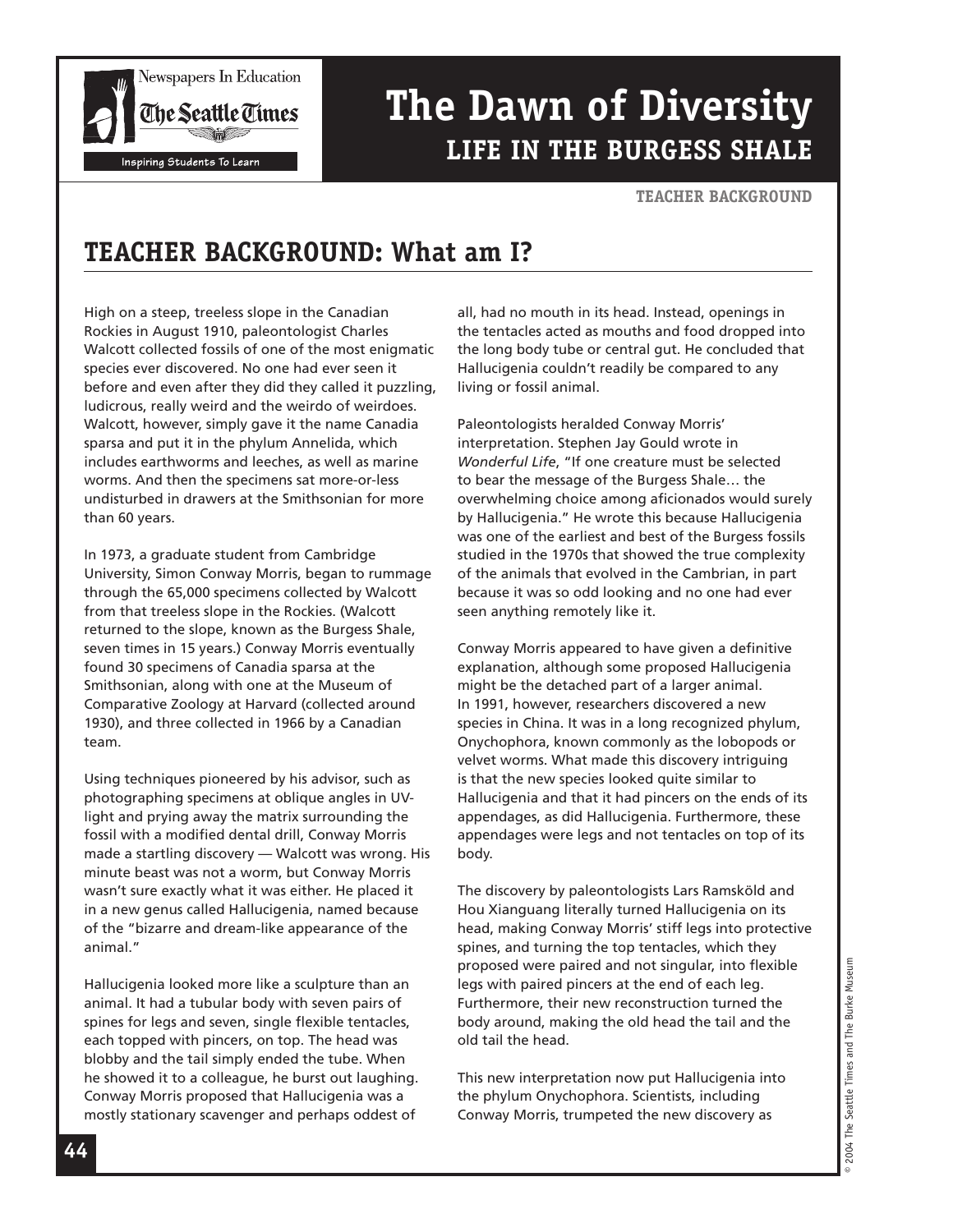

#### **TEACHER BACKGROUND**

the key to understanding Hallucigenia, and even life itself. In a column in *Natural History*, Stephen Jay Gould wrote "By turning Hallucigenia upside down, we have probably taken a large step toward getting the history of life right side up." It showed to Gould that scientists need to constantly rethink their interpretations and that the picture of life in the early Cambrian was more diverse and more complex than previously imagined.

Four years later, however, paleontologists stated that Ramsköld and Hou had made a mistake. Using better preserved specimens from China, they described a second species of Hallucigenia, and showed that Conway Morris had it half right, his Hallucigenia head was indeed the head and the tail was the tail. At present, paleontologists are continuing to study fossils from China and have continued to locate new areas with Burgess Shale age and type deposits. Stay tuned for the ongoing story of Hallucigenia.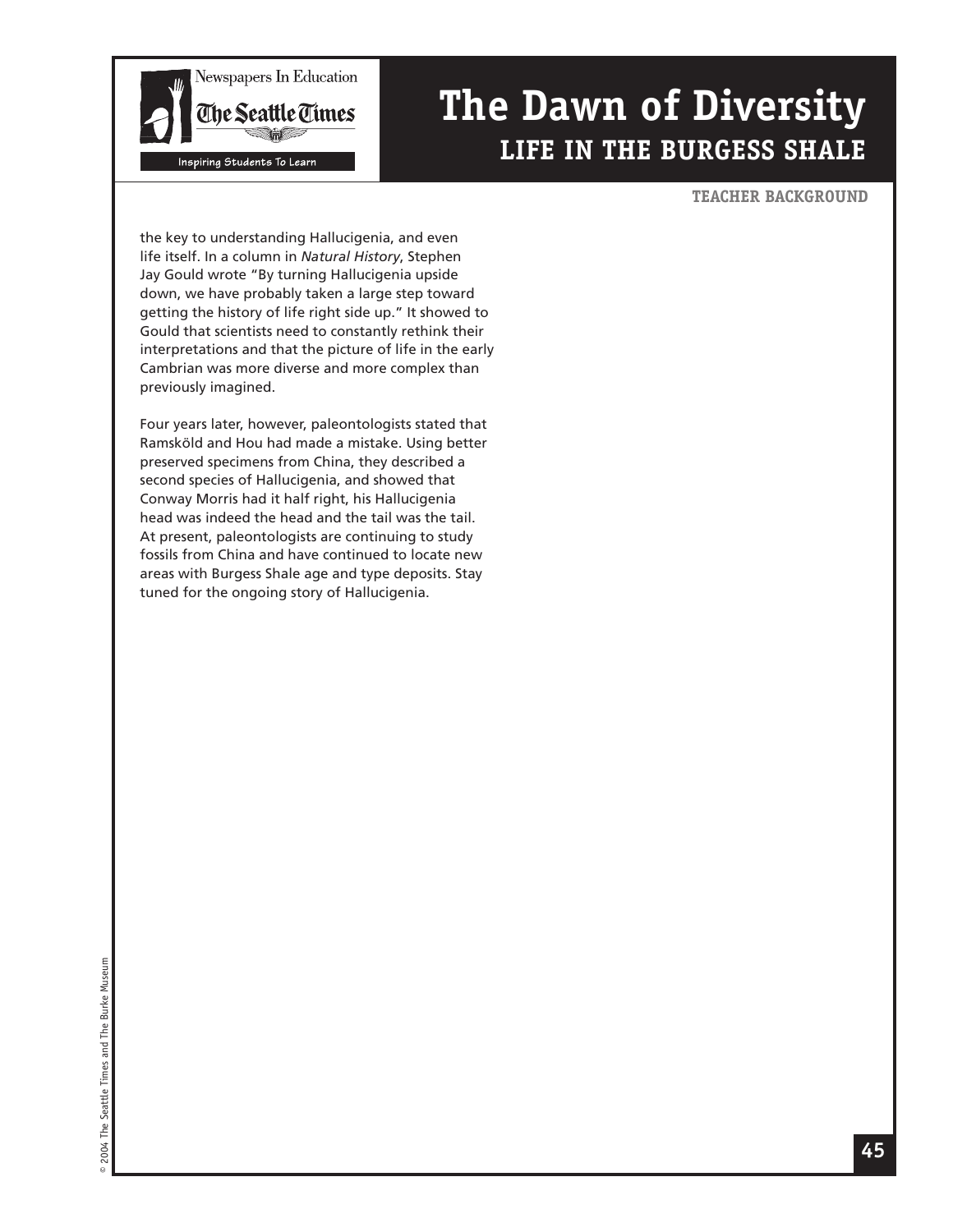

#### **TEACHER BACKGROUND**

### **Correct orientation of drawings for "What am I?" activity**



**Figure 1**  *Photo by Chip Clark, courtesy of the Smithsonian Institution's National Museum of Natural History.*



#### **Figure 2**

*Drawing by Mary Parrish, courtesy of the Smithsonian Institution's National Museum of Natural History.*



**Figure 3** *Used courtesy Simon Conway Morris, University of Cambridge*



#### **Figure 4** *Courtesy of the Smithsonian Institution's National Museum of Natural History.*



#### **Figure 5** *Drawing by Mary Parrish, courtesy of the Smithsonian Institution's National Museum of Natural History.*

2004 The Seattle Times and The Burke Museum © 2004 The Seattle Times and The Burke Museum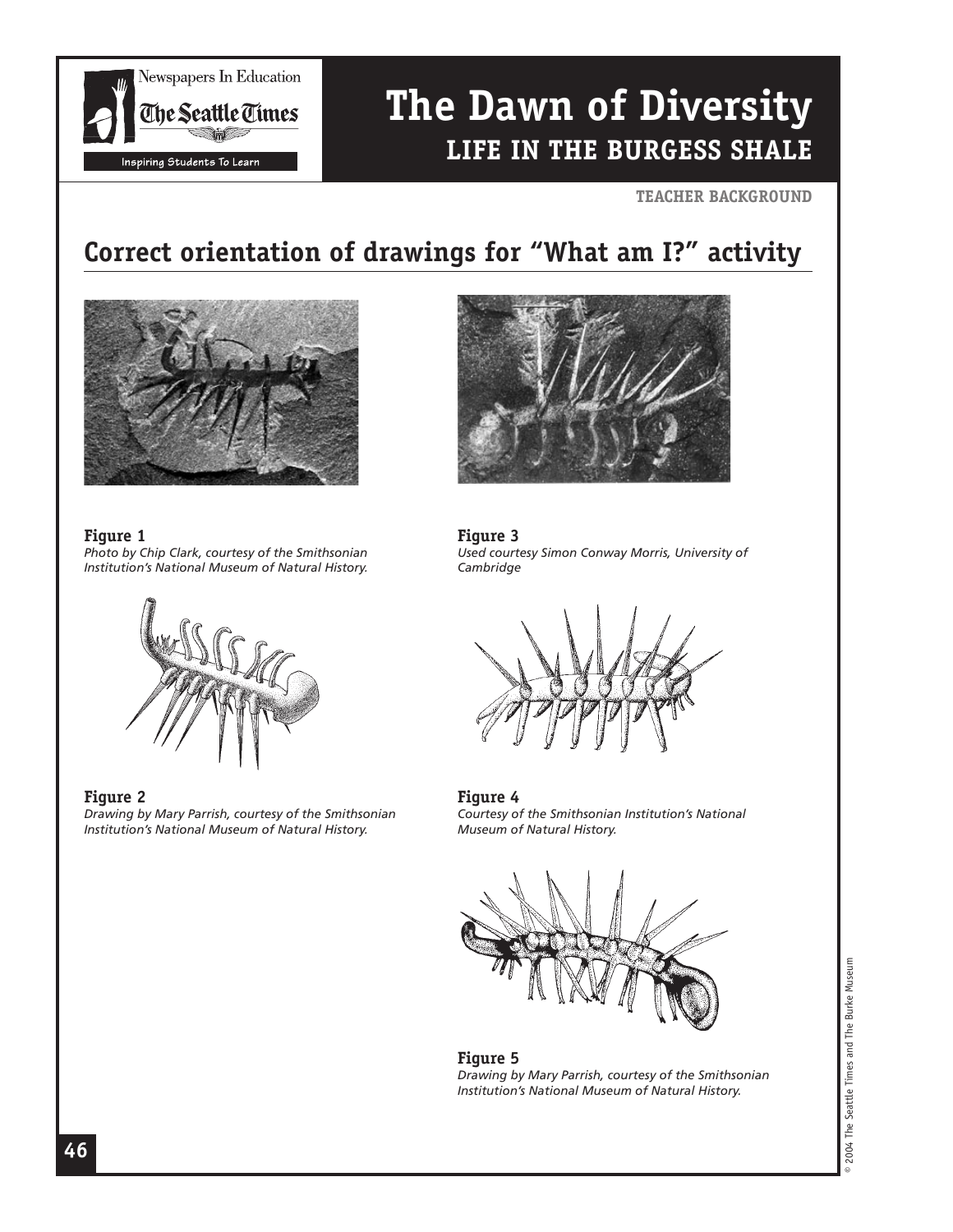

#### **LESSON MATERIALS**





@ 2004 The Seattle Times and The Burke Museum © 2004 The Seattle Times and The Burke Museum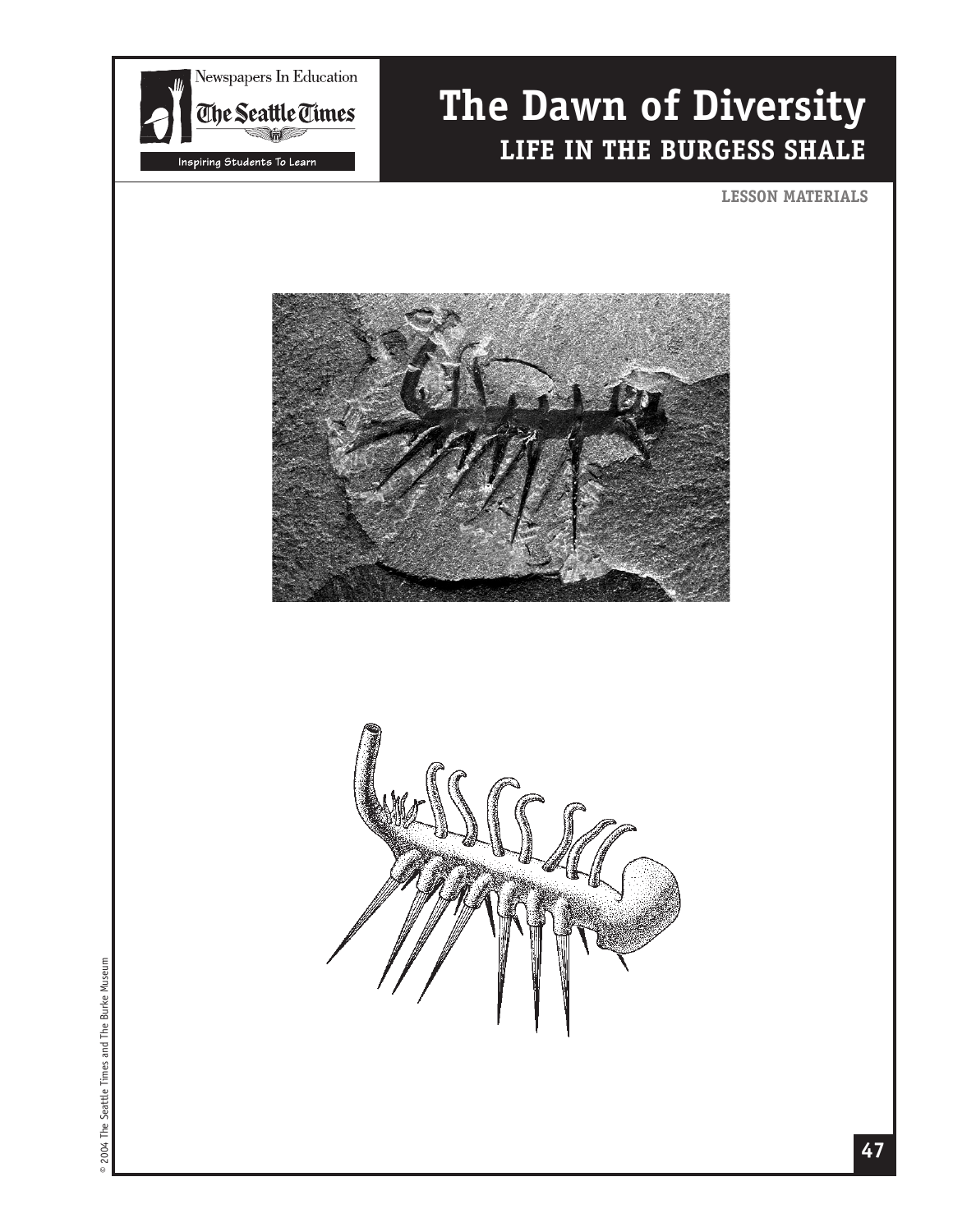

**LESSON MATERIALS**





@ 2004 The Seattle Times and The Burke Museum © 2004 The Seattle Times and The Burke Museum